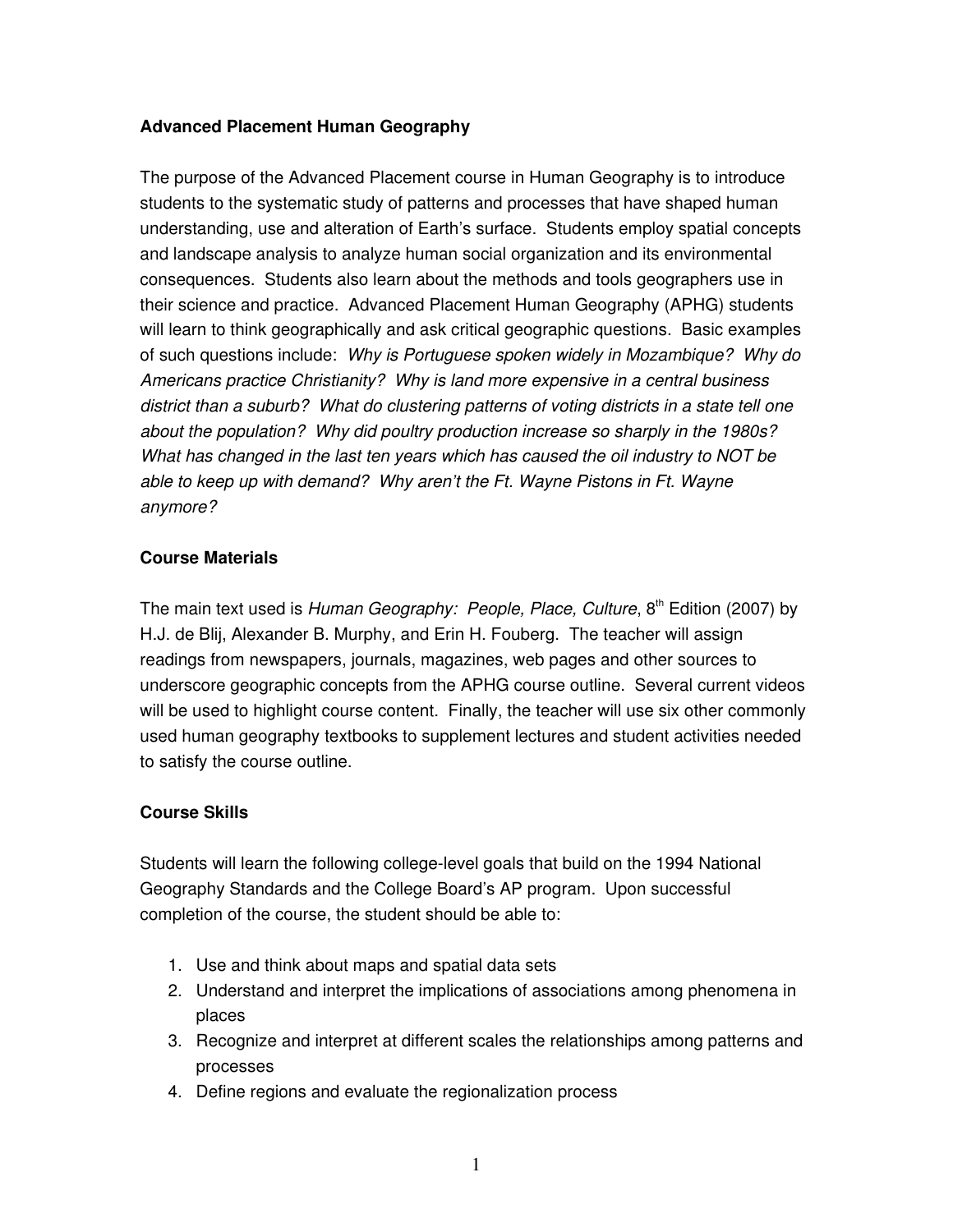- 5. Characterize and analyze changing interconnections among places
- 6. Take notes from lectures and printed materials
- 7. Write free response essays
- 8. Construct and interpret maps and charts
- 9. Plan and complete geography-based projects
- 10. Learn geographic principles/concepts of and use basic geographic information systems
- 11. Learn to ask geographic questions about everything one sees around them

# **Course Units**

The seven topics studied in an APHG course are:

- 1. Geography's Nature and Perspectives
- 2. Population
- 3. Cultural Patterns and Processes
- 4. Political Organization of Space
- 5. Agriculture and Rural Land Use
- 6. Industrialization and Economic Development
- 7. Cities and Urban Land Use

# **Course Assessments**

Students will be assessed in a variety of ways. Primarily, students will be assessed as they will be assessed on the APHG Exam. Students will take unit multiple choice exams (75 questions in 50 minutes) and free response exams (1-3 FRQs in 50 minutes) on consecutive days. This is done to emulate (as closely as possible) the actual APHG Exam. Also, students will take chapter quizzes using handwritten outlines they have constructed. Finally, students will have multiple geographic activities, applications and projects to complete in all units throughout the yearlong course. Activities, applications and projects are detailed in the syllabus.

# **Course Outline**

# **I. Geography and Human Geography (Chapter 1) (Introduction to Human Geography)**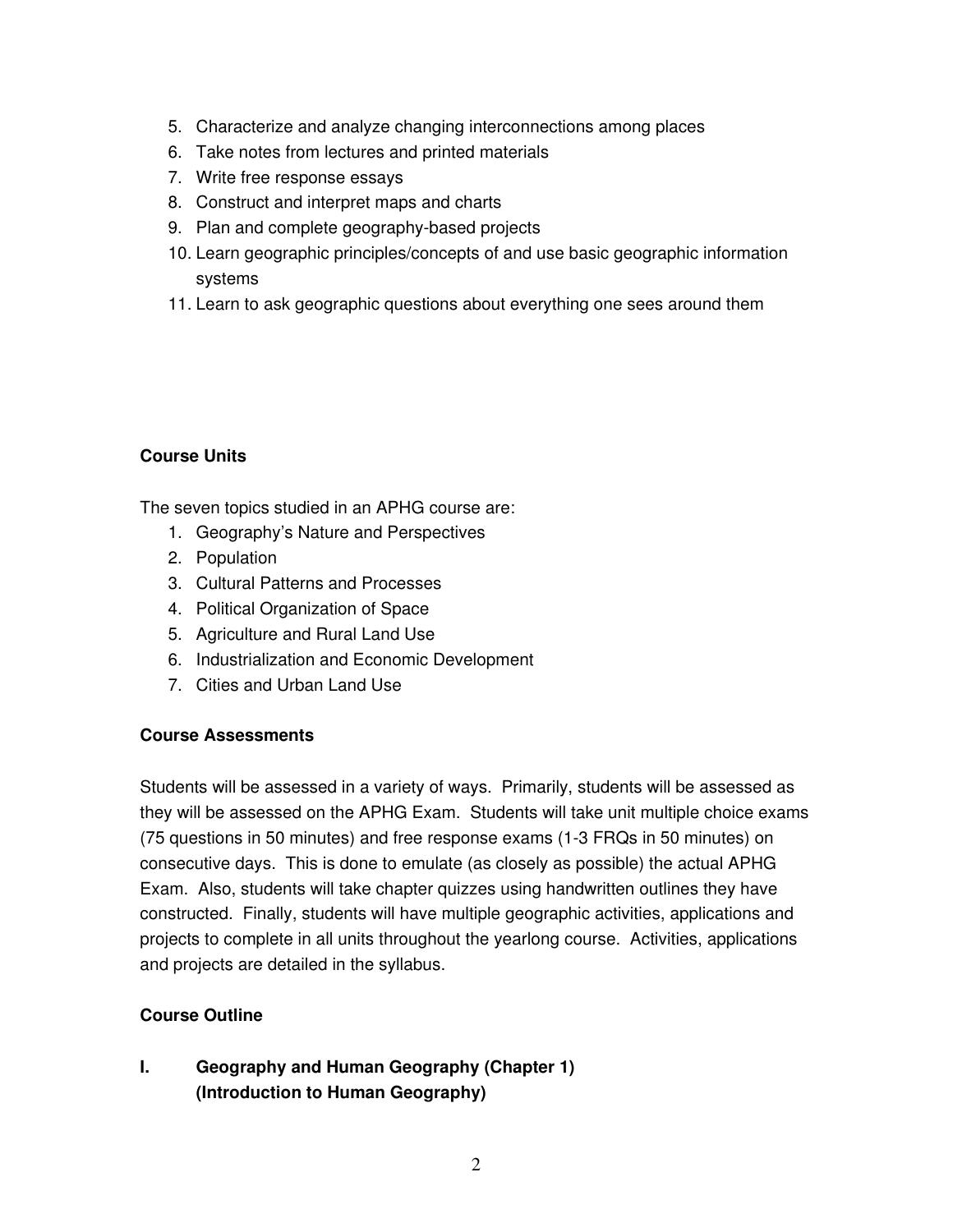- A. What is human geography?
- B. Basic terminology of geography patterns, distribution, scale, location (absolute and relative), environmental determinism, cultural landscape, sense of place, built environment, possibilism, place, centrality, GIS, diffusion (expansion, contagious, hierarchical, stimulus, relocation), time-distance decay, region and mental maps, remote sensing, regions (functional, formal, perceptual), mental maps, sequent occupance, hearths, independent invention, perceptual region
- C. Geographic map skills
- D. Examples of Geographic Activities for Unit One
	- "Driving Miss Daisy: How do you describe how you get around in town."
	- "Mental Mapping: Where did you put South America?"
- E. EXAM I Multiple Choice and Free Response

# **II. Population Patterns and Processes (Chapters 2-3) (Population & Migration)**

- A. Population terminology distribution, density, arithmetic and physiologic density, census, demography, dependency ratio, J-curve, fertility, crude birth rate, crude death rate, total fertility rate, infant mortality, child mortality, natural increase, sex ratios, carrying capacity, cohort, natal, demographic momentum, exponential growth, doubling time, age-sex diagrams, mortality types/rates, step migration, chain migration, intervening opportunity, Immigration, emigration, push/pull factors, refugees, eugenics, negative population growth,
- B. Population Models and Theories Demographic Transition Model, Gravity Model, Malthusian population issues
- C. Migration internal, external, forced and reasons for migration
- D. Population Policies case studies from China, India, Japan and Indonesia
- E. EXAM II Multiple Choice and Free Response
- **III. Cultural Geography – Local Culture, Pop Culture, and Cultural Landscapes (Ch. 4), Language (Ch. 6) and Religion (Ch. 7)**

Geography of Folk and Pop Culture (all materials outside the primary text) (Cultural Patterns and Processes)

- A. Language terminology dialect, groups, families, isogloss, language (family, group, divergence & convergence)
- B. Language theories and diffusion Agricultural Theory, Conquest Theory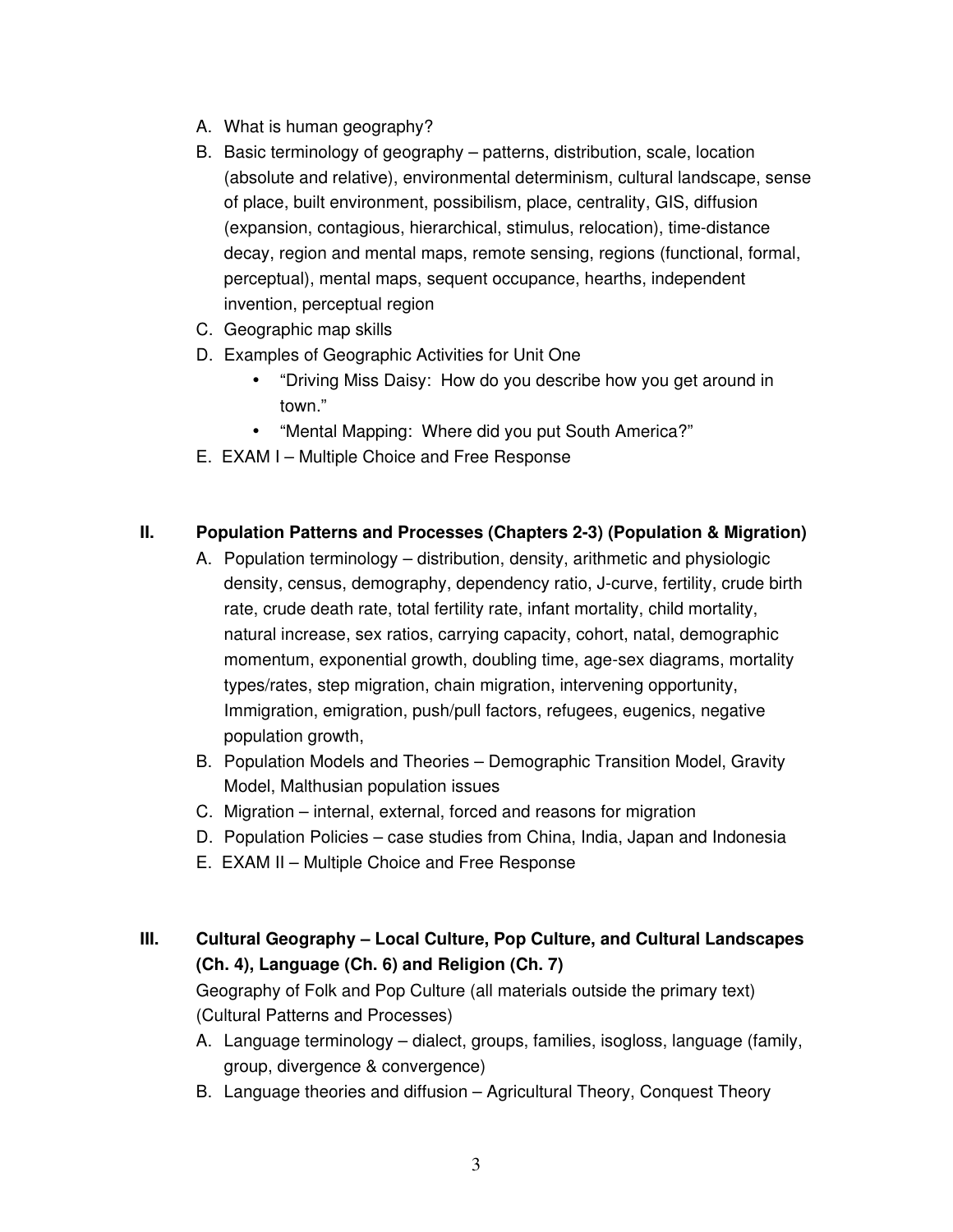- C. Modern language issues lingua franca, Creole, pidgin, multi-lingual states, sound shifts, Esperanto, linguistic transition zones, official languages, toponymy
- D. Linguistic revival, extinct languages, languages laws
- E. Difficulties in mapping cultural regions
- F. Religion terminology animism, syncretism, ethnic, universalizing, proselytizing, secularism, monotheism, polytheism, Shamanism, diaspora, geomancy, reincarnation, ethnic cleansing, enclave, exclave, jihad, fundamentalism, extremism, social distance
- G. Elements of Christianity (Catholic, Protestant, Orthodox), Islam (Sunni, Shi'a, Sufi), Judaism (Orthodox, Conservative, Reform), Buddhism (Theravada, Mahayana), Sikhism, Taoism, Confucianism, Shintoism and other religions
- H. Sacred architecture, sacred space, sacred directions, burial practices, Feng Shui,
- I. Cultural Terms material and nonmaterial culture, built environment, acculturation, assimilation, maladaptive diffusion, sequent occupance, architecture, folk foods
- J. Issues not in the primary textbook
	- Characteristics of Popular and Folk Culture
	- Ethnocentrism and Cultural Relativism
	- Homogeneity and Heterogeneity between cultures
	- Material and nonmaterial culture
	- Housing types
- B. Examples of Geographic Activities for Unit Three
	- "English Will Be the Global Lingua Franca of the Future" Classroom debate (pro and con) over this statement
	- "Is Your Religion What You Think It Is?" Students use one the SelectSmart.com webpages to learn about 27 different religions
- L. EXAM III Multiple Choice and Free Response

# **IV. The Political Imprint (Chapter 8)(Political Geography)**

A. Political terminology – boundary types, evolution of boundaries, territorial morphology types, nation, state, nation-state, stateless nation, Conference of Berlin, Peace of Westphalia, irredentism, enclave, exclave, theocracy, sovereignty, landlocked, centripetal/centrifugal forces, unitary/federal states, core, periphery, semiperiphery, tribalism, colonialism, neocolonialism, electoral geography, forward capital, primate city, median-line principle, EEZs, law of the sea, devolution, supranationalism, geopolitics, gateway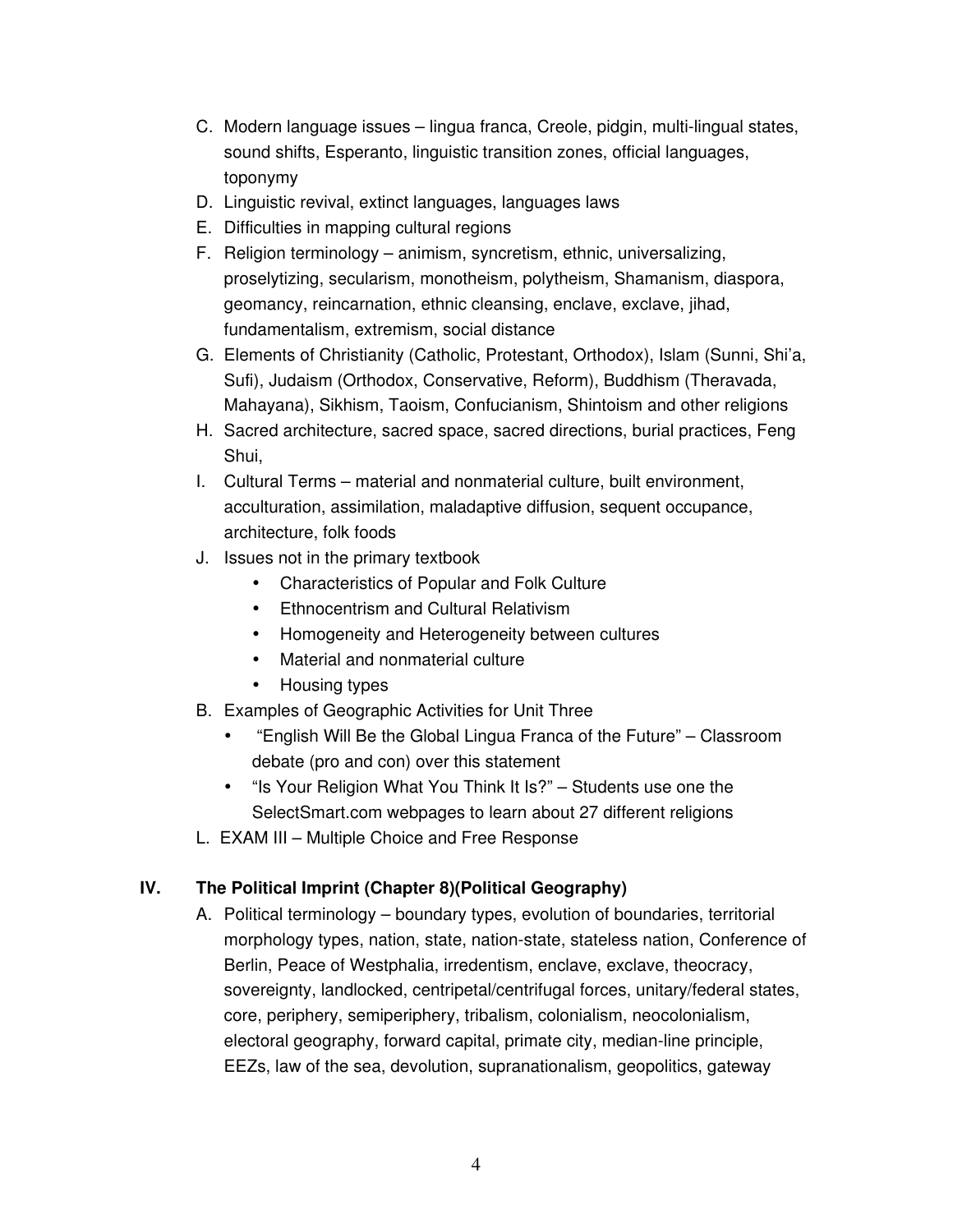state, Nunavut, gerrymandering, raison d'être, shatterbelt, Balkanization, annexation, confederation,

- B. Territorial Morphology and Boundaries all terms
- C. Political Theories Heartland, Rimland, Organic, World Systems Analysis
- D. EXAM IV Multiple Choice and Free Response

#### **V. Land and Land Use in the Rural Sector (Chapter 11) (Agriculture)**

- A. Agricultural terminology plant/animal domestication, hunting/gathering, subsistence farming, shifting agriculture (milpa, swidden, patch, slash and burn), land survey systems (metes & bounds, long-lot, township-&-range, rectangular land), nucleated and dispersed settlements, plantation, extractive activities, luxury crops, staple crops, cash crops, dairying, ranching, Mediterranean agriculture, organic agriculture, truck farm, market gardening, yields, double-cropping, transhumance, drug crops, sustainable agriculture, aquaculture, favela, debt-for-nature swap, intertillage, feedlot,
- B. Agricultural Revolutions  $-1^{st}$ ,  $2^{nd}$ ,  $3^{rd}$ , biotechnology, biogenetics, cloning, genetically modified foods
- C. Intensive and Extensive Agriculture
- D. Plant Origins
- E. Agricultural Models and Major Concepts Von Thünen's Model, Agribusiness, Vertical Integration, Commercial Agriculture, Green Revolution
- F. Gender issues in agriculture
- G. Examples of Geographic Activities for Unit Five
	- "Where is What Grown?" Students use the 21<sup>st</sup> Edition of *Goode's Atlas* to ascertain what crops are grown where and in what quantities
- H. EXAM V Multiple Choice and Free Response

# **VI. The Urbanizing World (Chapter 5)(Identity) (Chapter 9)(Urban Geography)**

- A. Urban terminology urban hierarchy, urban function, hinterland, site, situation, central business district, suburbs, exurbs, edge cities, hamlet, village, town, city, metropolis, megalopolis, redlining, blockbusting, white flight, gated communities, covenants, zoning, gentrification, DINKs, suburbanization, rank-size rule, basic/nonbasic sectors, multiplier effect, urban specialization, range of sale (economic reach), threshold, nesting, centrality, megacities, tenement, census, in-filling, sprawl, bid rent, peak land value intersection
- B. Urban Models Central Place Theory, Concentric Zone, Sector, Multiple Nuclei, Urban Realms, World City, Latin American, Southeast Asian, African
- C. Gender Issues in Urban Geography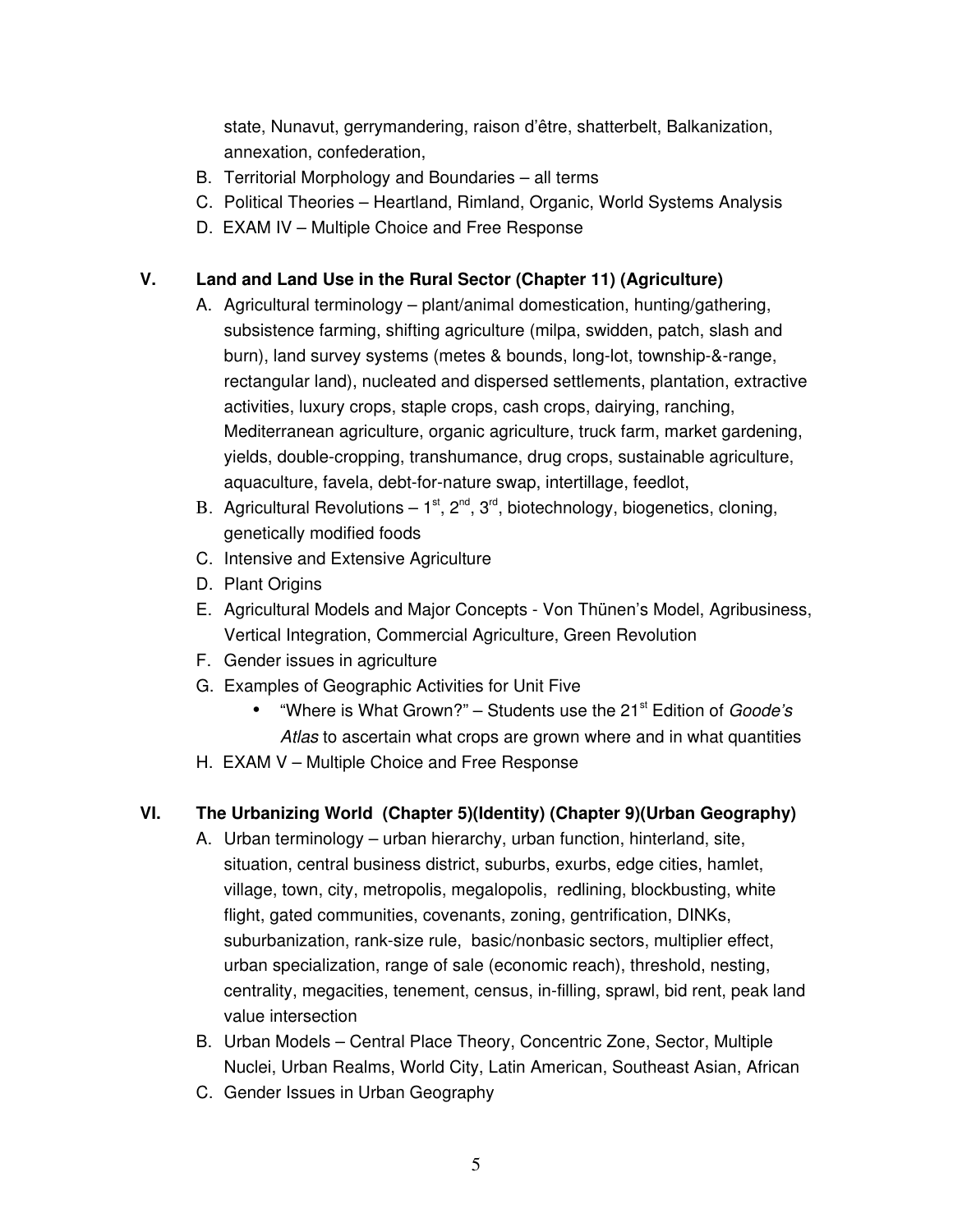- D. Examples of Geographic Activities for Unit Six
	- "Three Classic Models of Urban Structure" students compare and contrast the three classic urban models
	- "Urban Geography using the NFL, NHL, MLB and the NBA" students map professional sports franchises in 1950 and again today to see the shifts in urban population and patterns.
- E. EXAM VI Multiple Choice and Free Response

# **VII. Geography of Modern Economic Change (Chapters 11-12) (Industrialization and Development)**

- A. Economic and Industrial terminology GDP, HDI, PPP, footloose industries, location theory, transportation costs, agglomeration, deglomeration, substitution principle, variable costs, bid rent, globalization, deindustrialization, zonal costs, isotim, inputs, maquiladoras, economic sectors (primary, secondary, tertiary, quaternary, quinary), weight-gaining and weight-losing industries, variable costs, outsourcing, just-in-time delivery, friction of distance, distance decay, break-of-bulk, comparative advantage, special economic zone
- B. Economic/Industral Models/Theories Weber's Least Cost Theory, Dependency Theory, Rostow's Model, Liberal Model, World Systems Theory
- C. Global Shifts in Economic Geography
- D. Examples of Geographic Activities for Unit Seven
	- "Where Do I Manufacture?" Isotim exercise where students have to calculate the best location for a manufacturing plant
	- "Outsourcing Who is doing what and where?" A look at global outsourcing
- E. EXAM VII Multiple Choice and Free Response

# **OTHER ACTIVITIES IN AP HUMAN GEOGRAPHY (dates change each year)**

- In May Until the Exam Review and Preparation for the AP Human Geography Exam
- May AP Human Geography Exam
- After May APHG Exam geographic activities and projects usually associated with mapping current and/or local issues